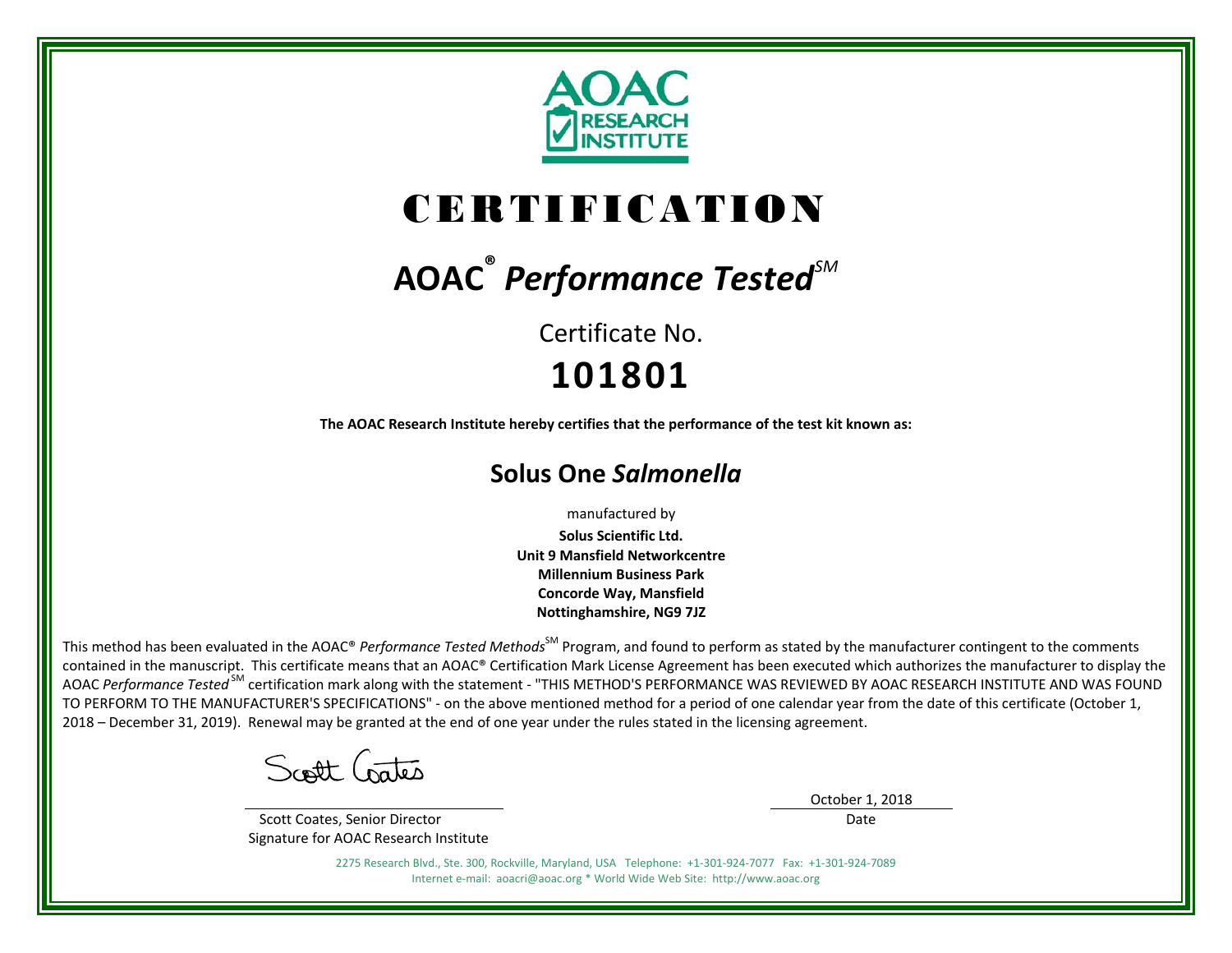| <b>METHOD AUTHORS</b><br>David Higgins, Holly Urquhart, Siobhan Kelly, Simon Illingworth,<br>Nevin Perera, Benjamin Bastin, Patrick Bird, M. James Agin, David<br>Goins                                                                                                                                                                                                                  | <b>SUBMITTING COMPANY</b><br>Solus Scientific Ltd.<br><b>Unit 9 Mansfield Networkcentre</b><br><b>Millennium Business Park</b><br>Concorde Way, Mansfield<br>Nottinghamshire, NG9 7JZ                                                                                                                                                                                                                                                                 |
|------------------------------------------------------------------------------------------------------------------------------------------------------------------------------------------------------------------------------------------------------------------------------------------------------------------------------------------------------------------------------------------|-------------------------------------------------------------------------------------------------------------------------------------------------------------------------------------------------------------------------------------------------------------------------------------------------------------------------------------------------------------------------------------------------------------------------------------------------------|
|                                                                                                                                                                                                                                                                                                                                                                                          |                                                                                                                                                                                                                                                                                                                                                                                                                                                       |
| <b>KIT NAME(S)</b><br>Solus One Salmonella                                                                                                                                                                                                                                                                                                                                               | <b>CATALOG NUMBERS</b><br>SAL1-0480 (5 x 96 well), SAL1-0096 (1 x 96 well)                                                                                                                                                                                                                                                                                                                                                                            |
| <b>INDEPENDENT LABORATORY</b><br>Q Laboratories, Inc.<br>1400 Harrison Avenue<br>Cincinnati, OH 45214<br><b>USA</b>                                                                                                                                                                                                                                                                      | <b>AOAC EXPERTS AND PEER REVIEWERS</b><br>Yi Chen <sup>1</sup> , Michael Brodsky <sup>2</sup> , Yvonne Salfinger <sup>3</sup><br><sup>1</sup> FDA CFSAN, College Park, MD, USA<br>Brodsky Consultants, Thornhill, Ontario, Canada<br>Consultant, Denver, CO, USA                                                                                                                                                                                      |
|                                                                                                                                                                                                                                                                                                                                                                                          |                                                                                                                                                                                                                                                                                                                                                                                                                                                       |
| <b>APPLICABILITY OF METHOD</b><br>Target organisms - Salmonella species (Salmonella enterica and<br>Salmonella bongori, and Salmonella subspecies)                                                                                                                                                                                                                                       | <b>REFERENCE METHOD</b><br>U. S. Food and Drug Administration Bacteriological Analytical Manual Chapter 5:<br>Salmonella. Revised: July 2018 (Accessed August 2018)<br>https://www.fda.gov/food/foodscienceresearch/laboratorymethods/ucm070149.htm                                                                                                                                                                                                   |
| Matrices - FDA BAM Ch. 5 - raw salmon (fillet, 25 g), cheddar cheese<br>(shredded, 25 g), Romaine lettuce (bagged, 25 g), non-fat dry milk<br>powder (NFDM, 375 g), stainless steel (18 gauge: 304 food grade<br>with a brushed finish) and plastic (polystyrene) environmental<br>surface<br>USDA MLG 4.09 - raw beef trim (>30% fat content, 375 g),<br>pasteurized liquid egg (100 g) | (2)<br>United States Department of Agriculture Food Safety and Inspection Service<br>Microbiology Laboratory Manual, 4.09: Isolation and Identification of Salmonella from<br>Meat, Poultry, Pasteurized Egg, and Siluriformes (Fish) Products and Carcass and<br>Environmental Sponges. Updated: January 2017 (Accessed August 2018)<br>https://www.fsis.usda.gov/wps/wcm/connect/700c05fe-06a2-492a-a6e1-<br>3357f7701f52/MLG-4.pdf?MOD=AJPERES (3) |
| Performance claims - Performance equivalent to that of the<br>reference methods.                                                                                                                                                                                                                                                                                                         |                                                                                                                                                                                                                                                                                                                                                                                                                                                       |
|                                                                                                                                                                                                                                                                                                                                                                                          |                                                                                                                                                                                                                                                                                                                                                                                                                                                       |
| <b>ORIGINAL CERTIFICATION DATE</b><br><b>October 01, 2018</b>                                                                                                                                                                                                                                                                                                                            | <b>CERTIFICATION RENEWAL RECORD</b><br><b>New Approval 2018</b>                                                                                                                                                                                                                                                                                                                                                                                       |

| <b>METHOD MODIFICATION RECORD</b><br><b>NONE</b>                                          | <b>SUMMARY OF MODIFICATION</b><br><b>NONE</b>                                 |
|-------------------------------------------------------------------------------------------|-------------------------------------------------------------------------------|
|                                                                                           |                                                                               |
| Under this AOAC <sup>®</sup> Performance Tested <sup>SM</sup> License Number, 101801 this | Under this AOAC® Performance Tested <sup>SM</sup> License Number, 101801 this |
| method is distributed by:                                                                 | method is distributed as:                                                     |
| <b>NONE</b>                                                                               | <b>NONE</b>                                                                   |

# **PRINCIPLE OF THE METHOD (1)**

Solus One *Salmonella* is an antibody‐based high sensitivity ELISA method paired with media and our proprietary media supplement – Solus One *Salmonella* supplement; for the rapid and specific detection of *Salmonella* species in select foods and environmental samples. Solus One *Salmonella* relies on antibodies attached to the wells of microplate strips by non-covalent biological interactions that are highly specific to Salmonella antigens. Samples are heat treated and an aliquot is added to the antibody coated wells.

*Salmonella* specific antigens present in the samples will bind immunologically to the antibody. After washing to remove unbound material, an enzyme‐labelled antibody will bind to the captured proteins and thus to the well. After a second wash step to remove any unbound enzyme-antibody, the enzyme substrate is added. The substrate reacts in the presence of the enzyme producing a blue color change in the sample well. The substrate reaction is stopped after 30 minutes with the addition of dilute sulfuric acid changing any blue color present in the wells to yellow (4). Optical densities resulting from this color change are read within 10 minutes in a generic plate reader using a 450 nm filter (e.g. a microplate reader or a Dynex DS2 instrument plate reader), where a result of an OD<sub>450</sub> < 0.200 is considered to be negative for the target pathogen and  $OD_{450} \ge 0.200$  is considered to be positive for the target pathogen.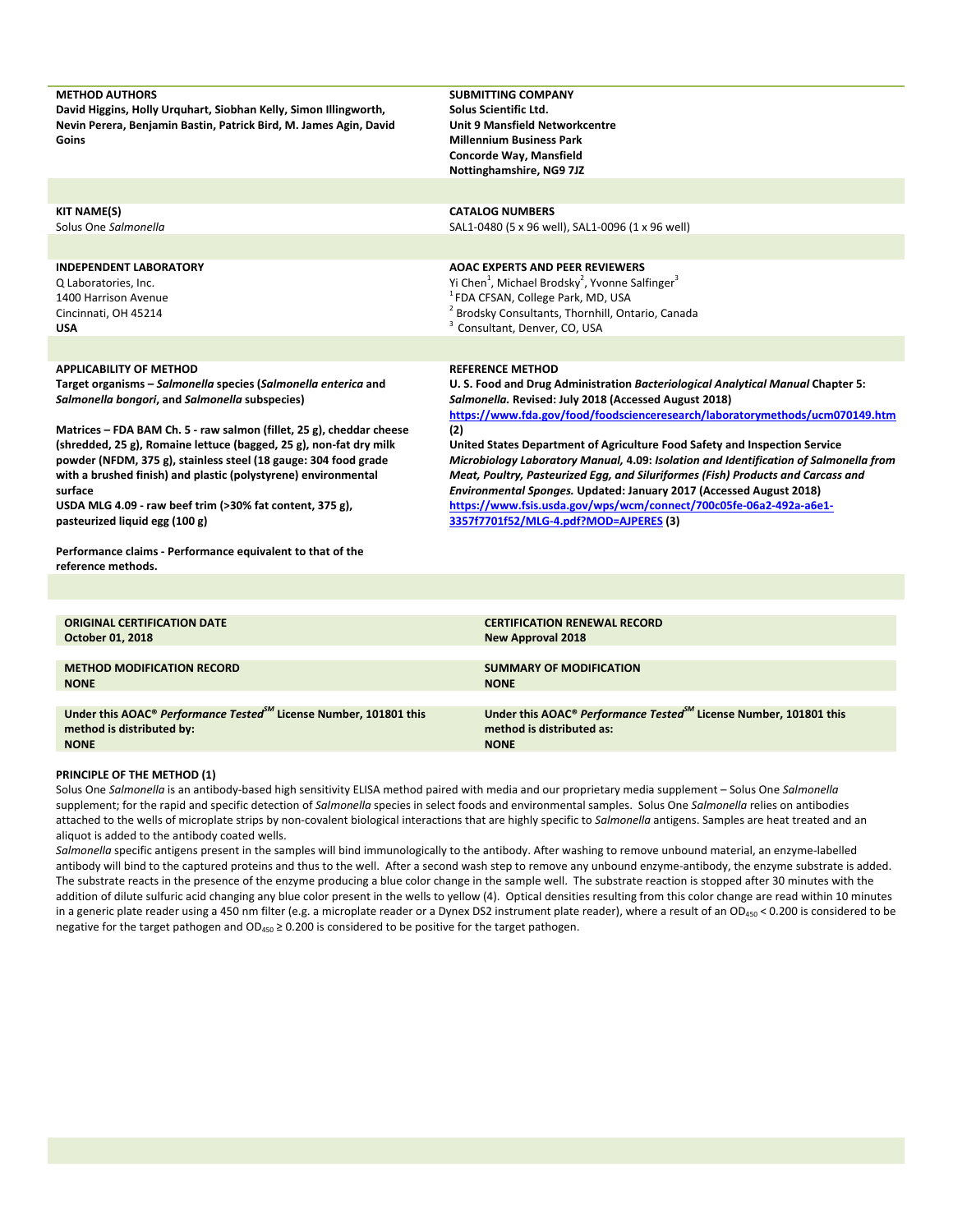#### **DISCUSSION OF THE VALIDATION STUDY (1)**

Solus One *Salmonella* methods successfully recovered *Salmonella* species from select food matrices and environmental surface analyzed. Using POD analysis, no statistically significant differences were observed between the number of positive samples detected by the candidate methods (both manual and automated) and the respective reference methods, BAM Ch. 5 and MLG 4.09, for food matrices and environmental surfaces tested.

POD analysis of Solus One *Salmonella* method Robustness indicated no statistically significant differences were observed between nominal and experimental combinations using the automated method.

POD analysis of Solus One Salmonella method Product consistency (lot-to-lot) and Stability using the automated method, indicated no statistically significant differences were observed between the lots of Solus One Salmonella test kits at neat and diluted Salmonella cultures at the LOD<sub>50</sub> of the method.

The results of the inclusivity and exclusivity evaluation demonstrated 100% agreement with expected results for the test panels and confirmed the high specificity and selectivity of the method to *Salmonella* species.

The method offers the benefit of the use of either a manual sample preparation or automated sample preparation to obtain results. Each method was quick and simple to perform, providing results in 2 h post incubation of the selective enrichment. The small footprint of both methods offers the ability to test in various laboratories. The Dynex DS2 software is user friendly with the ability to track lot information and sample identification quickly and with ease. Additionally, the Dynex DS2 software and instrument also offer the ability to run multiple assays at one time and has an open platform. With the ability to conduct a direct streak from the primary enrichment, a secondary enrichment is eliminated thereby eliminating a day until a confirmed result can be obtained.

#### **Table 1: Solus One** *Salmonella* **Inclusivity Results (1)**

| Organism species + subspecies         | Serovar           | Serogroup                                                                           | Source                | Origin                | Result    |
|---------------------------------------|-------------------|-------------------------------------------------------------------------------------|-----------------------|-----------------------|-----------|
| Salmonella bongori                    | Not applicable    | Group V $66:z_{41}$ :-                                                              | $NCTC^{\alpha}$ 12419 | Not Available         |           |
| Salmonella bongori                    | <b>Brookfield</b> | Group V $66:z_{41}$ :-                                                              | <b>NCTC 10946</b>     | Not Available         |           |
| Salmonella bongori CIP 82.33          | Not applicable    | Group V $66:z_{41}$ :-                                                              | $ATCCc$ 43975         | Not Available         | $\ddot{}$ |
| Salmonella enterica subsp. arizonae   | Not applicable    | Group IIIa 51:z <sub>4</sub> ,z <sub>23</sub> :-                                    | ATCC 13314            | Not Available         | $\ddot{}$ |
| Salmonella enterica subsp. arizonae   | Not applicable    | Group IIIa                                                                          | ATCC BAA-1577         | Not Available         | $\ddot{}$ |
| Salmonella enterica subsp. arizonae   | Not applicable    | Group IIIa                                                                          | $OL^{d}$ 11007-4      | Veterinary Isolate    | $\ddot{}$ |
| Salmonella enterica subsp. arizonae   | Not applicable    | Group IIIa                                                                          | OL 011414.2           | Environmental Isolate | $\ddot{}$ |
| Salmonella enterica subsp. arizonae   | Not applicable    | Group IIIa                                                                          | OL024.114             | Pet Food              | $\ddot{}$ |
| Salmonella enterica subsp. diarizonae | Not applicable    | Group IIIb                                                                          | ATCC BAA-1579         | Not Available         |           |
| Salmonella enterica subsp. diarizonae | Not applicable    | Group IIIb 35:i:z                                                                   | ATCC BAA-216          | Human Blood           | $\ddot{}$ |
| Salmonella enterica subsp. diarizonae | Not applicable    | Group IIIb                                                                          | ATCC BAA-639          | <b>Human Feces</b>    |           |
| Salmonella enterica subsp. diarizonae | Not applicable    | Group IIIb                                                                          | OL 024.516            | Pet Food              | $\ddot{}$ |
| Salmonella enterica subsp. diarizonae | Not applicable    | Group IIIb                                                                          | OL 011414.1           | Environmental Isolate | $\ddot{}$ |
| Salmonella enterica subsp. enterica   | Abaetetuba        | Group   11:k:1,5                                                                    | ATCC 35640            | Creek Water           | $\ddot{}$ |
| Salmonella enterica subsp. enterica   | Abortusequi       | Group   4,12:-:e,n,x                                                                | $FDAe$ 9842           | Not Available         | $\ddot{}$ |
| Salmonella enterica subsp. enterica   | Abortusovis       | Group   4,12:c:1,6                                                                  | <b>NCTC 10241</b>     | Not Available         |           |
| Salmonella enterica subsp. enterica   | Abony             | Group I 1,4,[5],12,[27]:b:e,n,x                                                     | <b>NCTC 6017</b>      | Not Available         | $\ddot{}$ |
| Salmonella enterica subsp. enterica   | Adelaide          | Group 1 35: f, $g$ : -: $[z_{27}]$                                                  | $STs^f$ 2             | Not Available         | $\ddot{}$ |
| Salmonella enterica subsp. enterica   | Agona             | Group $1 \underline{1}$ ,4,[5],12:f,g,s:[1,2]:[z <sub>27</sub> ],[z <sub>45</sub> ] | ATCC 51957            | Not Available         | $\ddot{}$ |
| Salmonella enterica subsp. enterica   | Agama             | Group   4,12:i:1,6                                                                  | STs <sub>3</sub>      | Not Available         |           |
| Salmonella enterica subsp. enterica   | Agoueve           | Group   13,22:z <sub>29</sub> :-                                                    | ST <sub>s</sub> 5     | <b>Not Available</b>  | $\ddot{}$ |
| Salmonella enterica subsp. enterica   | Alachua           | Group 1 35: $z_{4}, z_{23}$ : [ $z_{37}$ ], $[z_{45}]$                              | ST <sub>s</sub> 6     | Not Available         |           |
| Salmonella enterica subsp. enterica   | Albany            | Group 18,20: Z <sub>4</sub> , Z <sub>24</sub> : -: [Z <sub>45</sub> ]               | STs 7                 | <b>Not Available</b>  | $\ddot{}$ |
| Salmonella enterica subsp. enterica   | Anatum            | Group 13, {10} {15} {15, 34}: e, h: 1, 6: [ $z_{64}$ ]                              | ATCC 9270             | Pork Liver            | $\ddot{}$ |
| Salmonella enterica subsp. enterica   | Arkansas          | Group 13, {10} {15} {15, 34}: e, h: 1, 5                                            | <b>STs 11</b>         | Not Available         | $\ddot{}$ |
| Salmonella enterica subsp. enterica   | Bareilly          | Group I 6,7,14:y:1,5                                                                | <b>FDA 1206H</b>      | <b>Not Available</b>  | $+$       |
| Salmonella enterica subsp. enterica   | Berta             | Group   1,9,12:[f],g,[t]:-                                                          | <b>STs 13</b>         | Not Available         |           |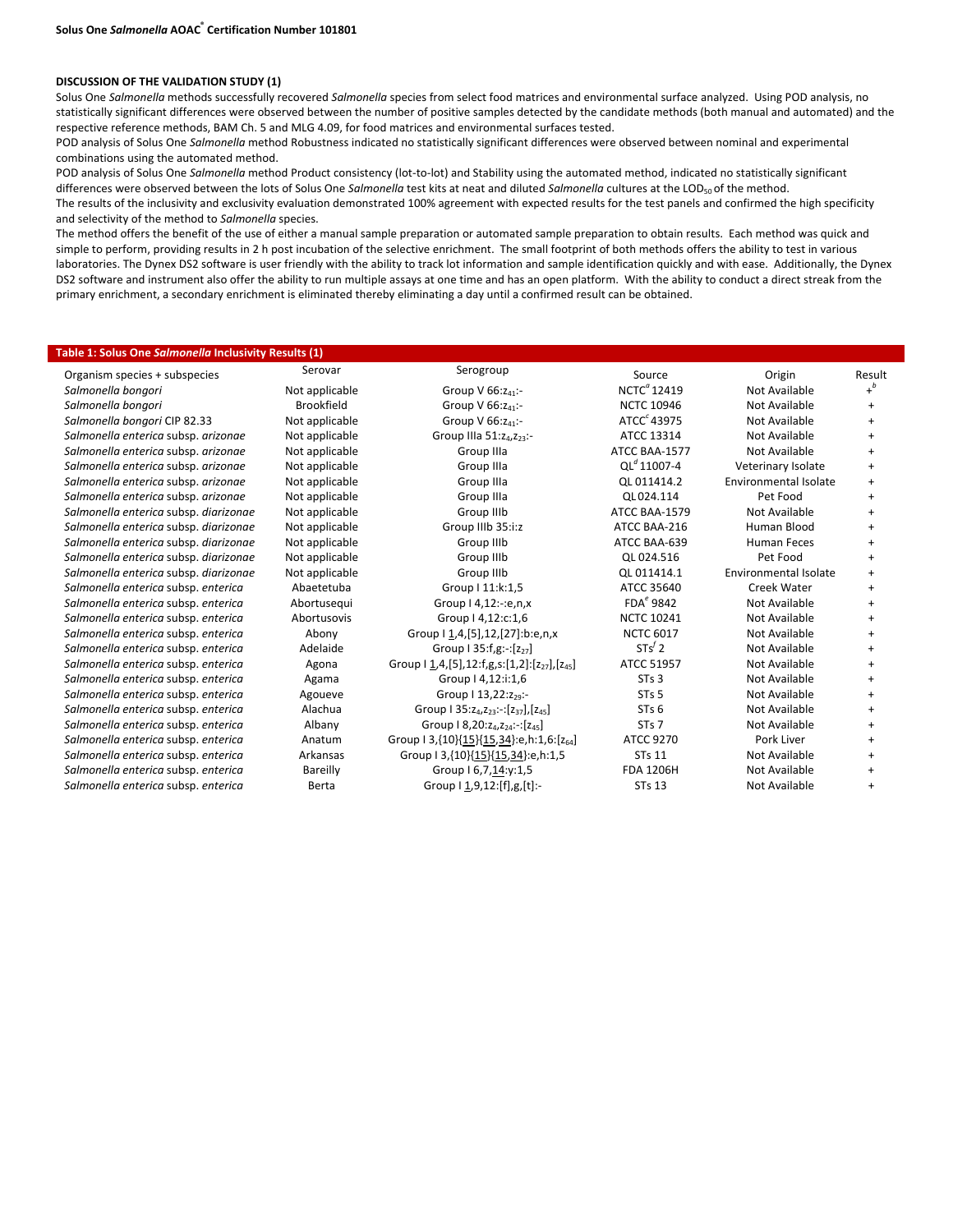## **Solus One** *Salmonella* **AOAC® Certification Number 101801**

| Organism species + subspecies       | Serovar                        | Serogroup                                                                                            | Source            | Origin                   | Result    |
|-------------------------------------|--------------------------------|------------------------------------------------------------------------------------------------------|-------------------|--------------------------|-----------|
| Salmonella enterica subsp. enterica | <b>Binza</b>                   | Group   3, {10} {15} {15, 34}: y: 1, 5                                                               | <b>STs 14</b>     | Not Available            | $\ddot{}$ |
| Salmonella enterica subsp. enterica | <b>Bovismorbificans</b>        | Group   6,8,20:r,[i]:1,5:[R1]                                                                        | STs 16            | Not Available            | $\ddot{}$ |
| Salmonella enterica subsp. enterica | Brandenburg                    | Group   4, [5], 12: l, v: e, n, z <sub>15</sub>                                                      | <b>STs 18</b>     | Not Available            | $\ddot{}$ |
| Salmonella enterica subsp. enterica | <b>Bredeney</b>                | Group   1,4,12,27:l,v:1,7:[z <sub>40</sub> ]                                                         | <b>NCTC 5731</b>  | Not Available            | $\ddot{}$ |
|                                     |                                |                                                                                                      |                   |                          |           |
| Salmonella enterica subsp. enterica | California                     | Group   4,12:g,m,t:[z <sub>67</sub> ]                                                                | <b>NCTC 6018</b>  | Not Available            | $\ddot{}$ |
| Salmonella enterica subsp. enterica | Cerro                          | Group I 6, 14, 18: z <sub>4</sub> , z <sub>23</sub> : [1, 5]: [z <sub>45</sub> ], [z <sub>82</sub> ] | <b>STs 22</b>     | Not Available            | $\ddot{}$ |
| Salmonella enterica subsp. enterica | Choleraesuis                   | Group I 6,7:c:1,5                                                                                    | ATCC 10708        | Equine Isolate           | $\ddot{}$ |
| Salmonella enterica subsp. enterica | Choleraesuis var<br>Kunzendorf | Group I 6,7:[c]:1,5                                                                                  | ATCC 12011        | Not Available            | +         |
| Salmonella enterica subsp. enterica | Cubana                         | Group $\left[ \frac{1}{1,13,23:z_{29}} \right]$ : $\left[ z_{37} \right]$ , $\left[ z_{43} \right]$  | <b>STs 24</b>     | Not Available            | $\ddot{}$ |
| Salmonella enterica subsp. enterica | Derby                          | Group   1,4,[5],12:f,g:[1,2]                                                                         | <b>NCTC 5721</b>  | Not Available            | $\ddot{}$ |
| Salmonella enterica subsp. enterica | Drypool                        | Group   3,{10}{15}{15,34}:g,m,s:-                                                                    | <b>STs 26</b>     | Not Available            | $\ddot{}$ |
| Salmonella enterica subsp. enterica | Dublin                         | Group I 1,9,12, [Vi]:g,p:-                                                                           | <b>STs 27</b>     | Not Available            | $\ddot{}$ |
| Salmonella enterica subsp. enterica | Eastbourne                     | Group I 1,9,12:e,h:1,5                                                                               | <b>FDA 4017H</b>  | Not Available            | $\ddot{}$ |
| Salmonella enterica subsp. enterica | Enteritidis                    | Group   1,9,12:g,m:-                                                                                 | ATCC 13076        | Not Available            | $\ddot{}$ |
|                                     |                                |                                                                                                      |                   |                          |           |
| Salmonella enterica subsp. enterica | Galiema                        | Group I 6,7,14:k:1,2                                                                                 | QL 024.2          | Environmental<br>Isolate | $\ddot{}$ |
| Salmonella enterica subsp. enterica | Give                           | Group   3,{10}{15}{15,34}: ,v:1,7:[d]                                                                | <b>STs 42</b>     | Not Available            | $\ddot{}$ |
| Salmonella enterica subsp. enterica | Haardt                         | Group   8:k:1,5                                                                                      | <b>STs 44</b>     | Not Available            | $\ddot{}$ |
| Salmonella enterica subsp. enterica | Hadar                          | Group I 6,8:z <sub>10</sub> :e,n,x                                                                   | ATCC 51956        | Not Available            | $\ddot{}$ |
| Salmonella enterica subsp. enterica | Havana                         | Group   1,13,23:f,g,[s]:-:[z <sub>79</sub> ]                                                         | <b>STs 47</b>     | Not Available            | +         |
| Salmonella enterica subsp. enterica | Heidelberg                     | Group   1,4, [5], 12: r: 1, 2                                                                        | ATCC 8326         | Not Available            | $\ddot{}$ |
| Salmonella enterica subsp. enterica | Indiana                        | Group I 1,4,12:z:1,7                                                                                 | <b>NCTC 11304</b> | Turkey                   | $\ddot{}$ |
| Salmonella enterica subsp. enterica | Infantis                       | Group I                                                                                              | ATCC 51741        | Pasta                    | +         |
|                                     |                                | 6,7,14:r:1,5:[R1],[z <sub>37</sub> ],[z <sub>45</sub> ],[z <sub>49</sub> ]                           |                   |                          |           |
| Salmonella enterica subsp. enterica | Javiana                        | Group   1,9,12:1,z <sub>28</sub> :1,5:{R1]                                                           | ATCC 10721        | Not Available            | $\ddot{}$ |
| Salmonella enterica subsp. enterica | Jerusalem                      | Group I 6,7,14:z10:l,w                                                                               | QL 024.12         | Pet Food                 | $\ddot{}$ |
| Salmonella enterica subsp. enterica | Johannesburg                   | Group I 1,40:b:e,n,x                                                                                 | <b>STs 56</b>     | Not Available            | $\ddot{}$ |
| Salmonella enterica subsp. enterica | Kahla                          | Group   1,42:235:1,6                                                                                 | ATCC 17980        | Not Available            | +         |
| Salmonella enterica subsp. enterica | Kaitaan                        | Group   1,6,14,25:m,t:-                                                                              | QL 024.7          | Pet Food                 | $\ddot{}$ |
|                                     |                                |                                                                                                      |                   |                          |           |
| Organism species + subspecies       | Serovar                        | Serogroup                                                                                            | Source            | Origin                   | Result    |
| Salmonella enterica subsp. enterica | Kentucky                       | Group   8,20:i:z <sub>6</sub>                                                                        | ATCC 9263         | Not Available            | $\ddot{}$ |
| Salmonella enterica subsp. enterica | Krefeld                        | Group   1,3,19:y:l,w                                                                                 | <b>STs 58</b>     | Not Available            | $\ddot{}$ |
| Salmonella enterica subsp. enterica | Lille                          | Group 16,7,14:238:-:[282]                                                                            | <b>STs 59</b>     | Not Available            | $\ddot{}$ |
| Salmonella enterica subsp. enterica | Livingstone                    | Group I 6,7,14:d:l,w                                                                                 | STs 63            | Not Available            | $\ddot{}$ |
| Salmonella enterica subsp. enterica | London                         | Group   3,{10}{15}:l,v:1,6                                                                           | <b>STs 64</b>     | Not Available            | $\ddot{}$ |
| Salmonella enterica subsp. enterica | Manhattan                      | Group 1 6,8:d:1,5:[z <sub>58</sub> ]                                                                 | <b>STs 65</b>     | Not Available            | $\ddot{}$ |
|                                     |                                |                                                                                                      |                   | Low Moisture             |           |
| Salmonella enterica subsp. enterica | Mbankaka                       | Group 1 6,7,14:z <sub>10</sub> :e,n,z <sub>15</sub> :[z <sub>37</sub> ],[z <sub>45</sub> ]           | <b>FDA 37N</b>    | Ingredient               | +         |
| Salmonella enterica subsp. enterica | Meleagridis                    | Group   3,{10}{15}{15,34}:e,h:l,w                                                                    |                   |                          |           |
|                                     |                                |                                                                                                      | QL 12074-1        | Environmental            | +         |
|                                     |                                |                                                                                                      |                   | Isolate                  |           |
| Salmonella enterica subsp. enterica | Menden                         | Group I 6,7:z <sub>10</sub> :1,2                                                                     | ATCC 15992        | Feces                    | +         |
| Salmonella enterica subsp. enterica | Menhaden                       | Group I                                                                                              | QL 024.20         | Pet Food                 | $\ddot{}$ |
| Salmonella enterica subsp. enterica | Montevideo                     | Group   6,7,14,[54]:g,m,[p],s:[1,2,7]                                                                | <b>ATCC 8387</b>  | Not Available            | +         |
| Salmonella enterica subsp. enterica | Muenchen                       | Group I 6,8:d:1,2:[z <sub>67</sub> ]                                                                 | ATCC BAA-         | Human Stool              |           |
|                                     |                                |                                                                                                      | 1594              |                          |           |
| Salmonella enterica subsp. enterica | Neasden                        | Group I 9,12:g,s,t:e,n,x                                                                             | QL 024.4          | Raw Material             | +         |
| Salmonella enterica subsp. enterica | Newington                      | Group I 3, {10} {15}: e, h: 1, 6                                                                     | QL 024.8          | Fish Oil                 | +         |
| Salmonella enterica subsp. enterica | Newport                        | Group I 6,8,20:e,h:1,2:[z <sub>67</sub> ],[z <sub>78</sub> ]                                         | ATCC 6962         | <b>Food Poisoning</b>    | +         |
| Salmonella enterica subsp. enterica | Ohio                           | Group $16,7,14$ :b:l,w: $[z_{59}]$                                                                   | STs 81            | Not Available            | +         |
| Salmonella enterica subsp. enterica | Oranienburg                    | Group I 6,7,14:m,t:{z57]                                                                             | ATCC 9239         | Not Available            | $\ddot{}$ |
| Salmonella enterica subsp. enterica | Orthmarshen                    | Group I 6,7,14:g,m,[t]:-                                                                             | QL 024.13         | Pet Kibble               | +         |
| Salmonella enterica subsp. enterica | Paratyphi A                    | Group I 1,2,12:a:[1,5]                                                                               | <b>ATCC 9150</b>  | Not Available            | +         |
| Salmonella enterica subsp. enterica | Paratyphi B                    | Group   1,4, [5], 12: b: 1, 2: [z <sub>5</sub> ], [z <sub>33</sub> ]                                 | ATCC 10719        | Not Available            |           |
| Salmonella enterica subsp. enterica | Poona                          | Group   1,13,22:z:1,6:[z44],[z <sub>59</sub> ]                                                       | <b>NCTC 4840</b>  | <b>Infant Enteritis</b>  | +         |
| Salmonella enterica subsp. enterica | Preston                        | Group I 1,4,12:z:l,w                                                                                 | QL 024.16         | Low Moisture             | +         |
|                                     |                                |                                                                                                      |                   | Product                  |           |
| Salmonella enterica subsp. enterica | Pullorum                       | Group 19,12:-:-                                                                                      | ATCC 13036        | Egg                      | +         |
| Salmonella enterica subsp. enterica | Rubislaw                       | Group I 11:r:e,n,x                                                                                   | STs 92            | Not Available            |           |
| Salmonella enterica subsp. enterica | Saintpaul                      | Group I 1,4,[5],12:e,h:1,2                                                                           | ATCC 9712         | Cystitis                 |           |
| Salmonella enterica subsp. enterica | San-Diego                      | Group I 1,4,[5],12:e,h:e,n,z <sub>15</sub>                                                           | STs 94            | Not Available            | +         |
| Salmonella enterica subsp. enterica | Schalkwijk                     | Group 16,14, [24]: i: e, n, z <sub>15</sub>                                                          | QL 024.10         | Cat Food                 | +         |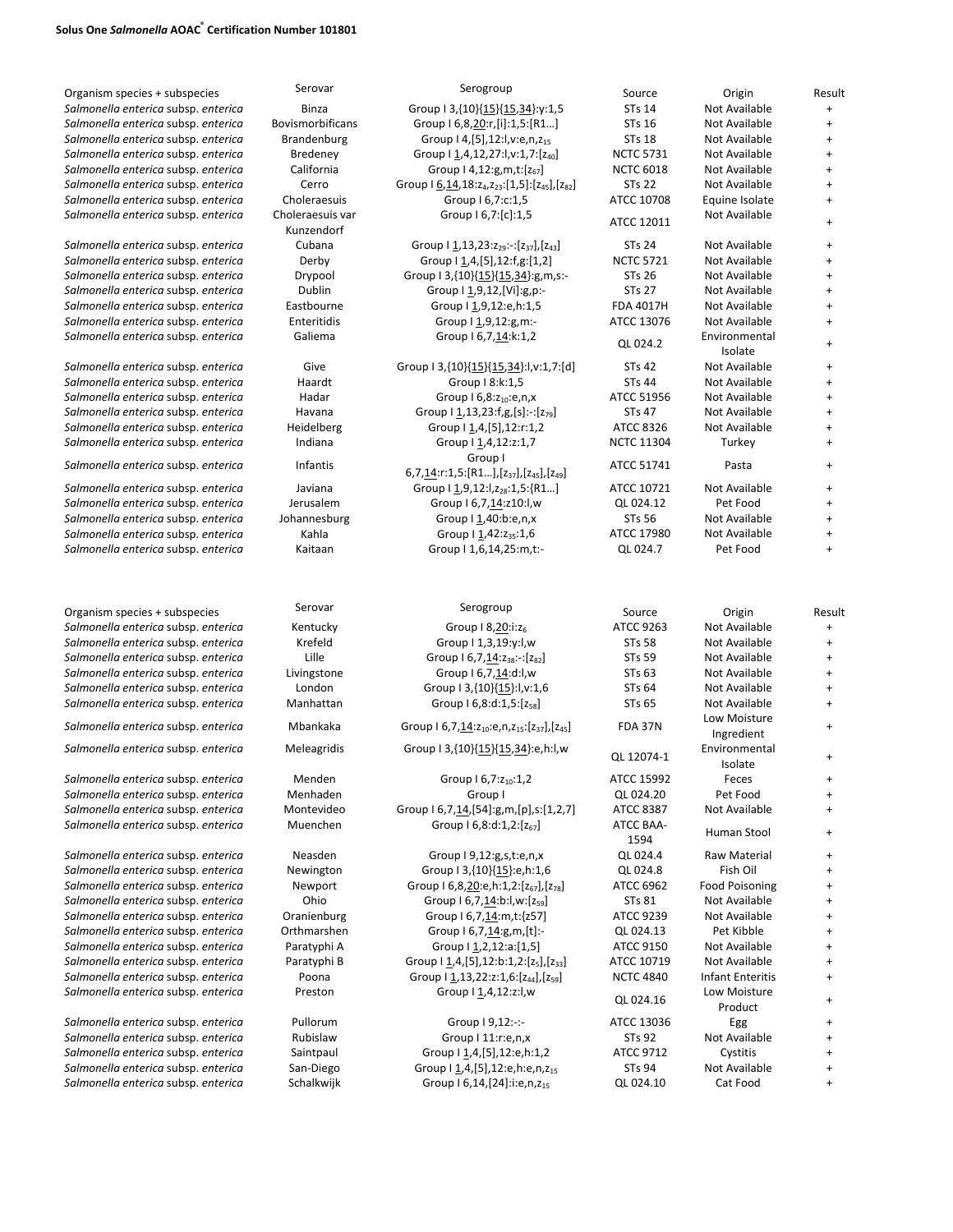## **Solus One** *Salmonella* **AOAC® Certification Number 101801**

| Organism species + subspecies          | Serovar        | Serogroup                                                                                     | Source            | Origin                 | Result    |
|----------------------------------------|----------------|-----------------------------------------------------------------------------------------------|-------------------|------------------------|-----------|
| Salmonella enterica subsp. enterica    | Schwarzengrund | Group   1,4,12,27:d:1,7                                                                       | <b>STs 95</b>     | Not Available          | $\ddot{}$ |
| Salmonella enterica subsp. enterica    | Senftenberg    | Group   1,3,19:g,[s],t:-<br>$:[z_{27}],[z_{34}],[z_{37}],[z_{43}],[z_{45}],[z_{46}],[z_{82}]$ | ATCC 43845        | Not Available          | $\ddot{}$ |
| Salmonella enterica subsp. enterica    | Tallahassee    | Group 16,8:24,232:-                                                                           | ATCC 12002        | Not Available          | $+$       |
| Salmonella enterica subsp. enterica    | Tennessee      | Group I 6, 7, 14: 229: [1, 2, 7]                                                              | QL 024.6          | Clinical Isolate       | $+$       |
| Salmonella enterica subsp. enterica    | Thompson       | Group   6,7,14:k:1,5:[R1]                                                                     | <b>FDA 2051H</b>  | Not Available          | $+$       |
| Salmonella enterica subsp. enterica    | Typhi          | Group $[9,12[\text{Vi}]:d:-[[], [z_{66}]]$                                                    | ATCC 6539         | Not Available          | $+$       |
| Salmonella enterica subsp. enterica    | Typhimurium    | Group I 1,4,[5],12:i:1,2                                                                      | ATCC 14028        | <b>Animal Tissue</b>   | $+$       |
| Salmonella enterica subsp. enterica    | Utrect         | Group I 52:d:1,5                                                                              | <b>NCTC 10077</b> | Not Available          | $\ddot{}$ |
| Salmonella enterica subsp. enterica    | Vellore        | Group   1,4,12,27:z <sub>10</sub> :z <sub>35</sub>                                            | ATCC 15611        | <b>Rectal Swab</b>     | $+$       |
| Salmonella enterica subsp. enterica    | Virchow        | Group I 6,7,14:r:1,2                                                                          | ATCC 51955        | Not Available          | $+$       |
| Salmonella enterica subsp. enterica    | Volta          | Group   11:r: l, z <sub>13</sub> , z <sub>28</sub>                                            | QL 024.9          | <b>Raw Material</b>    | $+$       |
| Salmonella enterica subsp. enterica    | Westhampton    | Group   3,{10}{15}{15,34}:g,s,t:-:[z <sub>37</sub> ]                                          | QL 024.14         | Dog Kibble             | $\ddot{}$ |
| Salmonella enterica subsp. enterica    | Worthington    | Group   1,13,23:z:l,w:[z <sub>43</sub> ]                                                      | <b>STs 114</b>    | Not Available          | $\ddot{}$ |
| Salmonella enterica subsp.<br>houtenge | Halmstad       | Group IV 3, 15:g, m, s:-                                                                      | QL 024.1          | Clinical Isolate       | $+$       |
| Salmonella enterica subsp.<br>houtenae | Harmelen       | Group IV 51:24,223:-                                                                          | ATCC 15783        | <b>Boa Constrictor</b> | $+$       |
| Salmonella enterica subsp.<br>houtenae | Ochsenzoll     | Group IV 16:24,223:-                                                                          | ATCC 29932        | Not Available          | $+$       |
| Salmonella enterica subsp.<br>houtenae | Not applicable | Group IV                                                                                      | QL 18022.18       | Beef                   | $+$       |
| Salmonella enterica subsp. indica      | Not applicable | Group VI                                                                                      | QL 024.62         | Pet Food               | $\ddot{}$ |
| Salmonella enterica subsp. indica      | Not applicable | Group VI                                                                                      | QL 18022.6        | Beef                   | $\ddot{}$ |
| Salmonella enterica subsp. indica      | Ferlac         | Group VI 1,6,14,25:a:e,n,x                                                                    | ATCC 43976        | Not Available          | $\ddot{}$ |
| Salmonella enterica subsp. indica      | Ferlac         | Group VI 1,6,14,25:a:e,n,x                                                                    |                   | Ceylonese              |           |
|                                        |                |                                                                                               | <b>NCTC 10458</b> | Dessicated<br>Coconut  | $\ddot{}$ |
| Salmonella enterica subsp. indica      | Not applicable | Group VI 45:a:e,n,x                                                                           | ATCC BAA-<br>1578 | Not Available          | $+$       |
| Salmonella enterica subsp.<br>salamae  | Artis          | Group II 56:b:-                                                                               | ATCC 700149       | Not Available          | $+$       |
| Salmonella enterica subsp.<br>salamae  | Basel          | Group II 58: Z <sub>13</sub> , Z <sub>28</sub> : 1, 5                                         | ATCC 700151       | Not Available          | $+$       |
| Salmonella enterica subsp.<br>salamae  | Not applicable | Group II                                                                                      | OL 024.15         | Pet Food               | $\ddot{}$ |
| Salmonella enterica subsp.<br>salamae  | Not applicable | Group II                                                                                      | QL 024.86         | Pet Food               | $+$       |
| Salmonella enterica subsp.<br>salamae  | Not applicable | Group II                                                                                      | OL 011414.16      | Pet Food               | $\ddot{}$ |

<sup>*a*</sup> NCTC–National Collection of Type Cultures, Salisbury, U.K.<br>*b*<sub>1</sub> – The terret anglyte was detected by Solve One Salmance

+ = The target analyte was detected by Solus One *Salmonella*.

*c* ATCC‐American Type Culture Collection, Manassas, VA.

*d* QL‐Q Laboratories Inc. Culture Collection, Cincinnati, OH.

*e* FDA‐U.S. Food and Drug Administration Culture Collection, Silver Spring, MD. *<sup>f</sup>*

STs‐University of Pennsylvania Culture Collection, Philadelphia, PA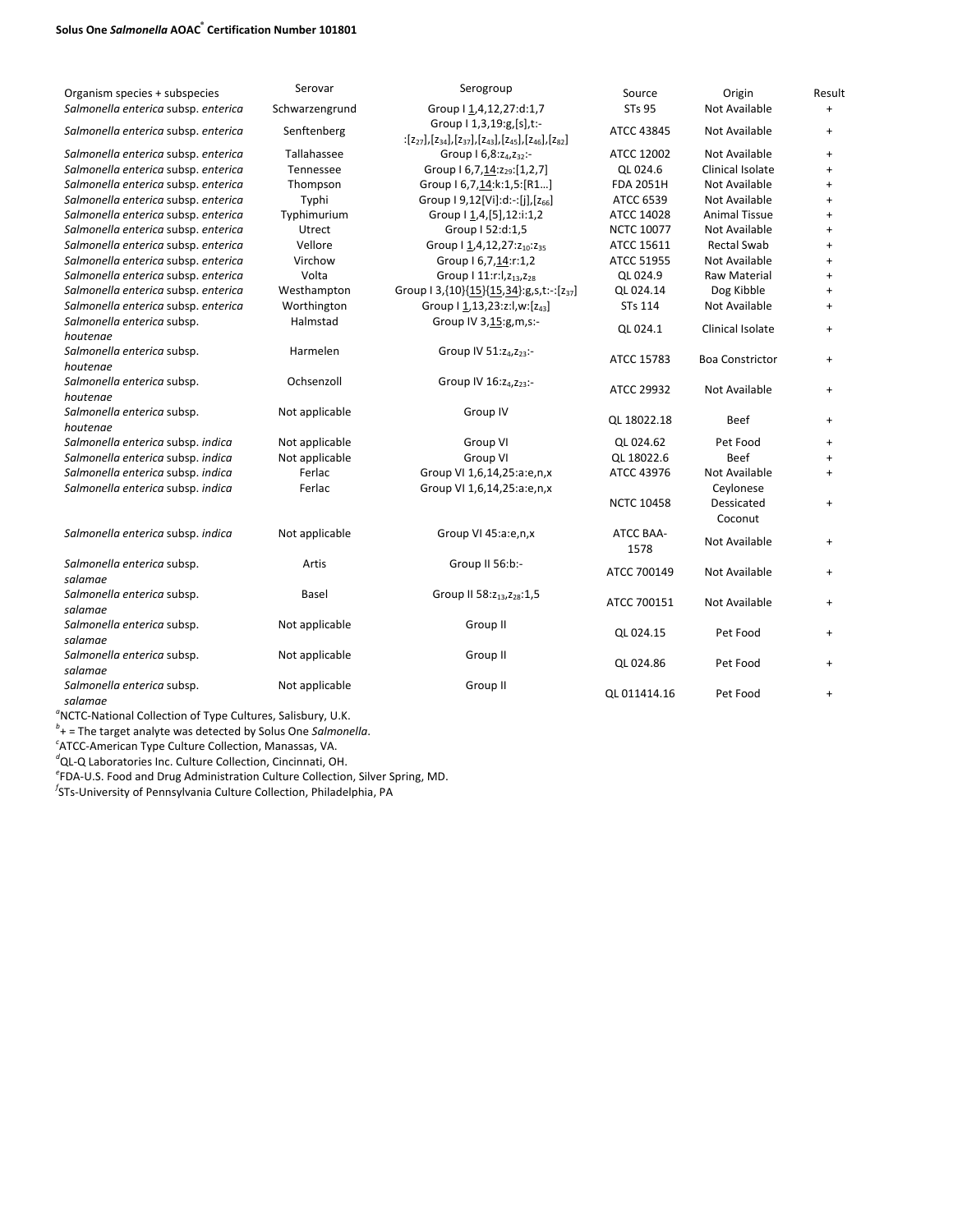## **Solus One** *Salmonella* **AOAC® Certification Number 101801**

| able 2. Solus One Summingue Exclusivity Results $(1)$<br>Organism | Source                 | Origin              | Result                     | Organism                           | Source           | Origin               | Result |
|-------------------------------------------------------------------|------------------------|---------------------|----------------------------|------------------------------------|------------------|----------------------|--------|
| Alcaligenes faecalis                                              | ATCC <sup>a</sup> 8750 | Not Available       | $\overline{\phantom{a}}^b$ | Lactobacillus<br>acidophilus       | ATCC 314         | <b>Not Available</b> |        |
| <b>Bacillus cereus</b>                                            | ATCC 14579             | Not Available       | $\overline{\phantom{a}}$   | Lactobacillus kefiri               | ATCC 35411       | Kefir                |        |
| Bacillus subtilis                                                 | ATCC 6051              | Not Available       | $\overline{\phantom{a}}$   | Lactobacillus lactis               | <b>ATCC 4794</b> | Not Available        |        |
| Campylobacter lari                                                | ATCC BAA-1060          | <b>Human Feces</b>  |                            | Listeria<br>monocytogenes          | <b>ATCC 7644</b> | Human Isolate        |        |
| Campylobacter jejuni                                              | ATCC 33560             | <b>Bovine Feces</b> | $\overline{\phantom{a}}$   | Listeria innocua                   | ATCC 33090       | Cow Brain            |        |
| Candida albicans                                                  | ATCC 24433             | Nail Infection      | $\overline{\phantom{a}}$   | Klebsiella pneumonia               | ATCC 13883       | Not Available        |        |
| Carnobacterium<br>maltaromaticum                                  | ATCC 43224             | Vacuum-packed Beef  | $\overline{\phantom{a}}$   | Kocuria rhizophila                 | ATCC 9341        | Soil                 |        |
| Citrobacter farmeri                                               | ATCC 51112             | <b>Human Feces</b>  | $\overline{\phantom{a}}$   | Morganella morganii                | ATCC 25829       | Human                |        |
| Citrobacter freundii                                              | ATCC 8090              | Not Available       | $\overline{\phantom{a}}$   | Proteus mirabilis                  | ATCC 7002        | Urine                |        |
| Edwardsiella tarda                                                | ATCC 15947             | <b>Human Feces</b>  | $\overline{\phantom{a}}$   | Proteus vulgaris                   | ATCC 6380        | Clinical Isolate     |        |
| Enterobacter aerogenes                                            | ATCC 13048             | Sputum              |                            | Pseudomonas<br>aeruginosa          | ATCC 27853       | Clinical Isolate     |        |
| Enterobacter cloacea                                              | ATCC 23355             | Not Available       | $\overline{\phantom{m}}$   | Shigella sonnei                    | ATCC 29930       | Not Available        |        |
| Enterococcus faecium                                              | ATCC 19434             | Not Available       |                            | Staphylococcus aureus              | ATCC 10832       | Not Available        |        |
| Enterococcus faecalis                                             | ATCC 29212             | Urine               |                            | Staphylococcus<br>epidermidis      | ATCC 12228       | Not Available        |        |
| Escherichia coli                                                  | ATCC 25922             | Clinical Isolate    |                            | Staphylococcus<br>haemolyticus     | ATCC 29970       | Human Skin           |        |
| Escherichia coli                                                  | $QL^c$ 4356.9          | Not Available       |                            | Staphylococcus<br>hominis          | ATCC 27844       | Human Skin           |        |
| Escherichia coli                                                  | QL 1211.1              | Not Available       |                            | <b>Streptococcus</b><br>pneumoniae | ATCC 6302        | Not Available        |        |
|                                                                   |                        |                     |                            |                                    |                  |                      |        |

*Hafnia alvei*  ATCC 51813 Milk ‐

*a* ATCC‐American Type Culture Collection, Manassas, VA. *b* ‐ = The target analyte was not detected by Solus One *Salmonella*. *c* QL‐Q Laboratories Inc. Culture Collection, Cincinnati, OH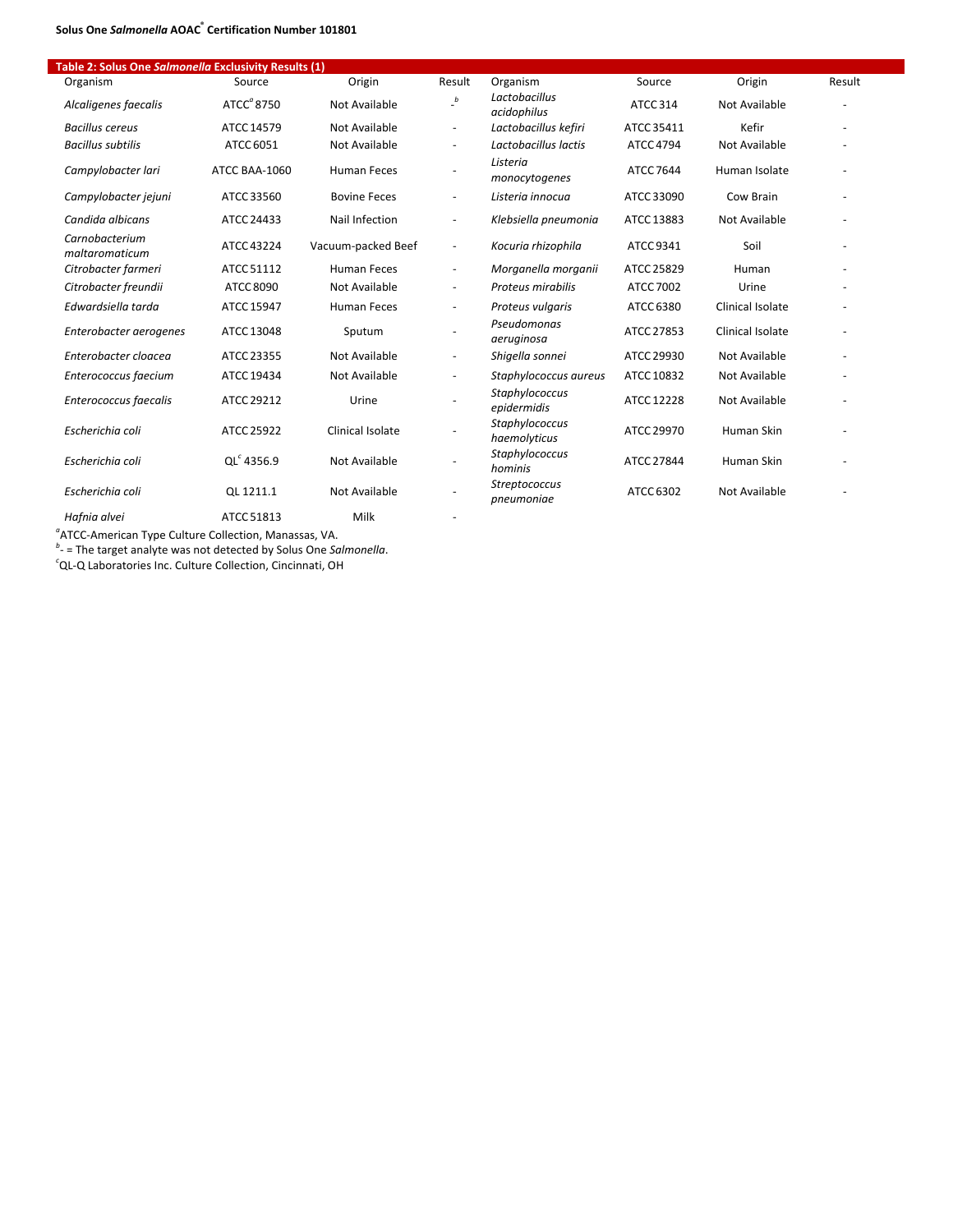|                               | Table 3. Solus One Salmonella Results: Presumptive vs. Confirmed (1) |                                     |                          |       | Solus One Salmonella<br>presumptive |              |            |                             | Solus One Salmonella<br>confirmed |            |                                 |                     |
|-------------------------------|----------------------------------------------------------------------|-------------------------------------|--------------------------|-------|-------------------------------------|--------------|------------|-----------------------------|-----------------------------------|------------|---------------------------------|---------------------|
| Matrix                        | Strain                                                               | <b>ELISA</b><br>method <sup>a</sup> | $MPN^b$ /test<br>portion | $N^c$ | $X^d$                               | $POD_{CP}^e$ | 95% CI     | $\pmb{\times}$              | <b>PODcc</b><br>f                 | 95% CI     | $dPOD_{CP}$<br>$\boldsymbol{g}$ | 95% CI <sup>h</sup> |
|                               |                                                                      |                                     | $N/A^{j}$                | 5     | $\mathbf 0$                         | 0.00         | 0.00, 0.43 | $\mathbf 0$                 | 0.00                              | 0.00, 0.43 | 0.00                            | $-0.47, 0.47$       |
| Raw<br><b>Beef</b><br>Trim    | S. Agona,<br>ATCC <sup>'</sup> 51957                                 | Automated                           | 0.69(0.40, 1.14)         | 20    | 7                                   | 0.35         | 0.18, 0.57 | $\overline{7}$              | 0.35                              | 0.18, 0.57 | 0.00                            | $-0.13, 0.13$       |
|                               |                                                                      |                                     | 2.57 (1.15, 5.78)        | 5     | 5                                   | 1.00         | 0.57, 1.00 | 5                           | 1.00                              | 0.57, 1.00 | 0.00                            | $-0.47, 0.47$       |
|                               |                                                                      |                                     | N/A                      | 5     | 0                                   | 0.00         | 0.00, 0.43 | 0                           | 0.00                              | 0.00, 0.43 | 0.00                            | $-0.47, 0.47$       |
| Liquid<br>Pasteuri<br>zed Egg | S. Enteritidis,<br>ATCC 13076                                        | Automated                           | 0.43(0.21, 0.75)         | 20    | 9                                   | 0.45         | 0.26, 0.66 | 9                           | 0.45                              | 0.26, 0.66 | 0.00                            | $-0.13, 0.13$       |
|                               |                                                                      |                                     | 2.62 (1.20, 5.74)        | 5     | 5                                   | 1.00         | 0.57, 1.00 | 5                           | 1.00                              | 0.57, 1.00 | 0.00                            | $-0.47, 0.47$       |
|                               |                                                                      |                                     | N/A                      | 5     | $\mathbf 0$                         | 0.00         | 0.00, 0.43 | 0                           | 0.00                              | 0.00, 0.43 | 0.00                            | $-0.47, 0.47$       |
| Raw<br>Salmon                 | S. Virchow,<br><b>ATCC 51955</b>                                     | Automated                           | 0.50(0.25, 0.86)         | 20    | 9                                   | 0.45         | 0.26, 0.66 | 9                           | 0.45                              | 0.26, 0.66 | 0.00                            | $-0.13, 0.13$       |
|                               |                                                                      |                                     | 3.70(1.52, 9.02)         | 5     | 5                                   | 1.00         | 0.57, 1.00 | 5                           | 1.00                              | 0.57, 1.00 | 0.00                            | $-0.47, 0.47$       |
|                               |                                                                      | Automated<br>&<br>Manual            | N/A                      | 5     | $\mathbf 0$                         | 0.00         | 0.00, 0.43 | 0                           | 0.00                              | 0.00, 0.43 | 0.00                            | $-0.47, 0.47$       |
| Cheddar<br>Cheese             | S.<br>Heidelberg,<br><b>ATCC 8326</b>                                |                                     | 0.82(0.49, 1.36)         | 20    | 11                                  | 0.55         | 0.34, 0.74 | $\frac{1}{1}$               | 0.55                              | 0.34, 0.74 | 0.00                            | $-0.13, 0.13$       |
|                               |                                                                      |                                     | 2.58 (1.15, 5.78)        | 5     | 5                                   | 1.00         | 0.57, 1.00 | 5                           | 1.00                              | 0.57, 1.00 | 0.00                            | $-0.47, 0.47$       |
| Bagged                        | S.                                                                   | Automated                           | N/A                      | 5     | $\mathbf 0$                         | 0.00         | 0.00, 0.43 | 0                           | 0.00                              | 0.00, 0.43 | 0.00                            | $-0.47, 0.47$       |
| Romaine<br>Lettuce            | Muenchen,<br>ATCC BAA-                                               |                                     | 0.35(0.17, 0.63)         | 20    | $\overline{7}$                      | 0.35         | 0.18, 0.57 | $\overline{7}$              | 0.35                              | 0.18, 0.57 | 0.00                            | $-0.13, 0.13$       |
|                               | 1594                                                                 |                                     | 1.97 (0.91, 4.27)        | 5     | 5                                   | 1.00         | 0.57, 1.00 | 5                           | 1.00                              | 0.57, 1.00 | 0.00                            | $-0.47, 0.47$       |
|                               | S.                                                                   |                                     | N/A                      | 5     | $\pmb{0}$                           | 0.00         | 0.00, 0.43 | 0                           | 0.00                              | 0.00, 0.43 | 0.00                            | $-0.47, 0.47$       |
| Non-Fat<br>Dry Milk           | Senftenberg,                                                         | Automated                           | 0.44(0.21, 0.76)         | 20    | 9                                   | 0.45         | 0.26, 0.66 | 9                           | 0.45                              | 0.26, 0.66 | 0.00                            | $-0.13, 0.13$       |
|                               | ATCC 43845                                                           |                                     | 2.58 (1.15, 5.78)        | 5     | 5                                   | 1.00         | 0.57, 1.00 | 5                           | 1.00                              | 0.57, 1.00 | 0.00                            | $-0.47, 0.47$       |
| <b>Stainless</b>              | S.<br>Typhimuriu                                                     | Automated                           | N/A                      | 5     | $\mathbf 0$                         | 0.00         | 0.00, 0.43 | 0                           | 0.00                              | 0.00, 0.43 | 0.00                            | $-0.47, 0.47$       |
| steel<br>$(4'' \times 4''$ ,  | $mk$ , ATCC<br>14028/10X                                             | &<br>Manual                         | N/A                      | 20    | 9                                   | 0.45         | 0.26, 0.66 | 9                           | 0.45                              | 0.26, 0.66 | 0.00                            | $-0.13, 0.13$       |
| sponge)                       | C. freundii <sup>'</sup> ,<br><b>ATCC 8090</b>                       |                                     | N/A                      | 5     | 5                                   | 1.00         | 0.57, 1.00 | 5                           | 1.00                              | 0.57, 1.00 | 0.00                            | $-0.47, 0.47$       |
| Plastic                       | S.                                                                   |                                     | N/A                      | 5     | $\mathbf 0$                         | 0.00         | 0.00, 0.43 | 0                           | 0.00                              | 0.00, 0.43 | 0.00                            | $-0.47, 0.47$       |
| $(1'' \times 1''$<br>swab)    | Montevideo<br>$\mathsf{m}$                                           | Automated                           | N/A                      | 20    | 10                                  | 0.50         | 0.30, 0.70 | $\mathbf{1}$<br>$\mathbf 0$ | 0.50                              | 0.30, 0.70 | 0.00                            | $-0.13, 0.13$       |
|                               | <b>ATCC 8387</b>                                                     |                                     | N/A                      | 5     | 5                                   | 1.00         | 0.57, 1.00 | 5                           | 1.00                              | 0.57, 1.00 | 0.00                            | $-0.47, 0.47$       |

*a* The Solus One *Salmonella* ELISA sample preparation method was manual and/or automated using the Dynex DS2. All were using the DS2, with the manual read using the instrument set on "Plate Read Only".

*b* MPN = Most Probable Number is calculated using the LCF MPN calculator provided by AOAC RI, with 95% confidence interval.

*c* N = Number of test portions.

*d* x = Number of positive test portions.

 $e^e$ POD<sub>CP</sub> = Candidate method presumptive positive outcomes divided by the total number of trials.  $f_{\text{POD}} =$ Candidate method confirmed positive outcomes divided by the total number of trials.

 ${}^f$ POD<sub>CC</sub> = Candidate method confirmed positive outcomes divided by the total number of trials.

 $^{g}$ dPOD<sub>CP</sub> = Difference between the candidate method presumptive result and candidate method confirmed result POD values.

95% CI = If the confidence interval of a dPOD does not contain zero, then the difference is statistically significant at the 5% level.

*i* ATCC = American Type Culture Collection, Manassas, VA.

*j* N/A = Not applicable.

*k S.* Typhimurium low inoculation level was 68 CFU/test area as determined by plate count prior to inoculation. The high inoculation level was 220 CFU/test area.

*l C. freundii* low inoculation level was 890 CFU/test area as determined by plate count prior to inoculation. The high inoculation level was 3,700 CFU/test area.

*m S*. Montevideo low inoculation level was 57 CFU/test area as determined by plate count prior to inoculation. The high inoculation level was 390 CFU/test area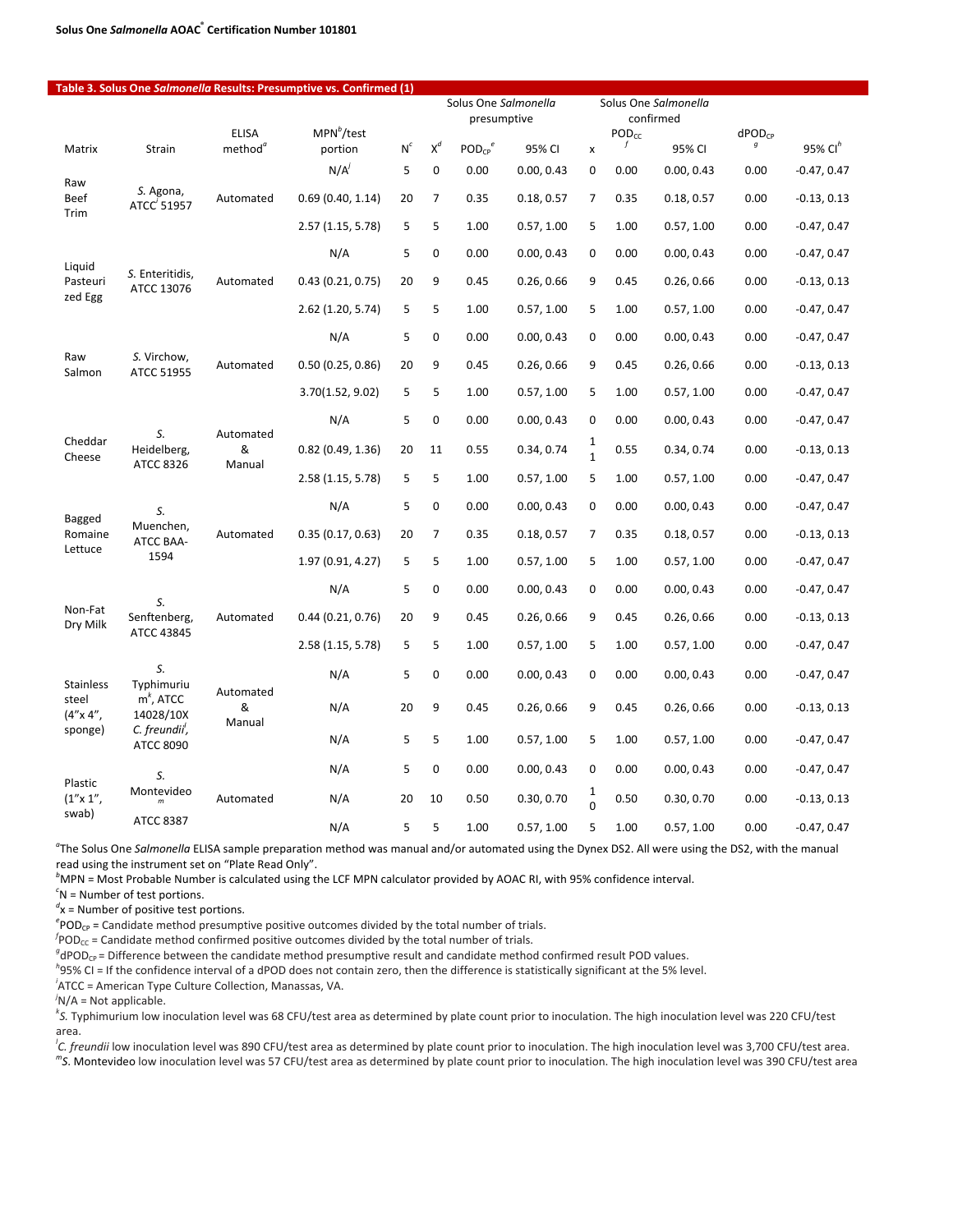| Table 4. Method Comparison Results: Solus One Salmonella vs. Reference (BAM Ch. 5 or MLG 4.09) (1)<br>Solus One Salmonella |                                                |                                     |                          |       |                |                               |            |                |                                   |                               |                       |                     |
|----------------------------------------------------------------------------------------------------------------------------|------------------------------------------------|-------------------------------------|--------------------------|-------|----------------|-------------------------------|------------|----------------|-----------------------------------|-------------------------------|-----------------------|---------------------|
|                                                                                                                            |                                                |                                     |                          |       |                | results                       |            |                |                                   | BAM Ch. 5 or MLG 4.09 results |                       |                     |
| Matrix                                                                                                                     | Strain                                         | <b>ELISA</b><br>method <sup>a</sup> | $MPN^b$ /test<br>portion | $N^c$ | $\mathsf{X}^d$ | POD <sub>c</sub> <sup>e</sup> | 95% CI     | x              | $\mathsf{POD}_{\mathsf{R}}^{\ J}$ | 95% CI                        | $\text{dPOD}_{c}^{g}$ | 95% Cl <sup>h</sup> |
|                                                                                                                            |                                                |                                     | $N/A^j$                  | 5     | 0              | 0.00                          | 0.00, 0.43 | 0              | 0.00                              | 0.00, 0.43                    | 0.00                  | $-0.43, 0.43$       |
| Raw<br>Beef                                                                                                                | S. Agona,<br>ATCC <sup>'</sup> 51957           | Automated                           | 0.69(0.40, 1.14)         | 20    | 7              | 0.35                          | 0.18, 0.57 | 9              | 0.45                              | 0.26, 0.66                    | $-0.10$               | $-0.37, 0.19$       |
| Trim                                                                                                                       |                                                |                                     | 2.57 (1.15, 5.78)        | 5     | 5              | 1.00                          | 0.57, 1.00 | 5              | 1.00                              | 0.57, 1.00                    | 0.00                  | $-0.43, 0.43$       |
| Liquid                                                                                                                     |                                                |                                     | N/A                      | 5     | 0              | 0.00                          | 0.00, 0.43 | $\mathbf 0$    | 0.00                              | 0.00, 0.43                    | 0.00                  | $-0.43, 0.43$       |
| Pasteuri<br>zed Egg                                                                                                        | S. Enteritidis,<br>ATCC 13076                  | Automated                           | 0.43(0.21, 0.75)         | 20    | 9              | 0.45                          | 0.26, 0.66 | 6              | 0.30                              | 0.15, 0.52                    | 0.15                  | $-0.14, 0.41$       |
|                                                                                                                            |                                                |                                     | 2.62 (1.20, 5.74)        | 5     | 5              | 1.00                          | 0.57, 1.00 | 5              | 1.00                              | 0.57, 1.00                    | 0.00                  | $-0.43, 0.43$       |
|                                                                                                                            |                                                |                                     | N/A                      | 5     | 0              | 0.00                          | 0.00, 0.43 | $\mathbf 0$    | 0.00                              | 0.00, 0.43                    | 0.00                  | $-0.43, 0.43$       |
| Raw<br>Salmon                                                                                                              | S. Virchow,<br>ATCC 51955                      | Automated                           | 0.50(0.25, 0.86)         | 20    | 9              | 0.45                          | 0.26, 0.66 | 8              | 0.40                              | 0.22, 0.61                    | 0.05                  | $-0.24, 0.33$       |
|                                                                                                                            |                                                |                                     | 3.70(1.52, 9.02)         | 5     | 5              | 1.00                          | 0.57, 1.00 | 5              | 1.00                              | 0.57, 1.00                    | 0.00                  | $-0.43, 0.43$       |
|                                                                                                                            | S.                                             | Automated<br>&                      | N/A                      | 5     | 0              | 0.00                          | 0.00, 0.43 | 0              | 0.00                              | 0.00, 0.43                    | 0.00                  | $-0.43, 0.43$       |
| Cheddar<br>Cheese                                                                                                          | Heidelberg,                                    |                                     | 0.82(0.49, 1.36)         | 20    | 11             | 0.55                          | 0.34, 0.74 | 10             | 0.50                              | 0.30, 0.70                    | 0.05                  | $-0.24, 0.33$       |
|                                                                                                                            | ATCC 8326                                      | Manual                              | 2.58 (1.15, 5.78)        | 5     | 5              | 1.00                          | 0.57, 1.00 | 5              | 1.00                              | 0.57, 1.00                    | 0.00                  | $-0.43, 0.43$       |
| Bagged                                                                                                                     | S.                                             |                                     | N/A                      | 5     | 0              | 0.00                          | 0.00, 0.43 | 0              | 0.00                              | 0.00, 0.43                    | 0.00                  | $-0.43, 0.43$       |
| Romaine                                                                                                                    | Muenchen,<br><b>ATCC BAA-</b>                  | Automated                           | 0.35(0.17, 0.63)         | 20    | 7              | 0.35                          | 0.18, 0.57 | 5              | 0.25                              | 0.11, 0.47                    | 0.10                  | $-0.18, 0.36$       |
| Lettuce                                                                                                                    | 1594                                           |                                     | 1.97 (0.91, 4.27)        | 5     | 5              | 1.00                          | 0.57, 1.00 | 5              | 1.00                              | 0.57, 1.00                    | 0.00                  | $-0.43, 0.43$       |
|                                                                                                                            | S.                                             |                                     | N/A                      | 5     | 0              | 0.00                          | 0.00, 0.43 | 0              | 0.00                              | 0.00, 0.43                    | 0.00                  | $-0.43, 0.43$       |
| Non-Fat<br>Dry Milk                                                                                                        | Senftenberg,<br>ATCC 43845                     | Automated                           | 0.44 (0.21, 0.76)        | 20    | 9              | 0.45                          | 0.26, 0.66 | 6              | 0.30                              | 0.15, 0.52                    | 0.15                  | $-0.14, 0.41$       |
|                                                                                                                            |                                                |                                     | 2.58 (1.15, 5.78)        | 5     | 5              | 1.00                          | 0.57, 1.00 | 5              | 1.00                              | 0.57, 1.00                    | 0.00                  | $-0.43, 0.43$       |
| Stainless                                                                                                                  | S.<br>Typhimuriu                               | Automated<br>&<br>Manual            | N/A                      | 5     | 0              | 0.00                          | 0.00, 0.43 | 0              | 0.00                              | 0.00, 0.43                    | 0.00                  | $-0.43, 0.43$       |
| steel<br>$(4'' \times 4''$ ,                                                                                               | $mk$ , ATCC<br>14028/10X                       |                                     | N/A                      | 20    | 9              | 0.45                          | 0.26, 0.66 | 8              | 0.40                              | 0.22, 0.61                    | 0.05                  | $-0.24, 0.33$       |
| sponge)                                                                                                                    | C. freundii <sup>'</sup> ,<br><b>ATCC 8090</b> |                                     | N/A                      | 5     | 5              | 1.00                          | 0.57, 1.00 | 5              | 1.00                              | 0.57, 1.00                    | 0.00                  | $-0.43, 0.43$       |
| Plastic                                                                                                                    | S.                                             |                                     | N/A                      | 5     | 0              | 0.00                          | 0.00, 0.43 | 0              | 0.00                              | 0.00, 0.43                    | 0.00                  | $-0.43, 0.43$       |
| $(1'' \times 1''$ ,                                                                                                        | Montevideo                                     | Automated                           | N/A                      | 20    | 10             | 0.50                          | 0.30, 0.70 | $\overline{7}$ | 0.35                              | 0.18, 0.57                    | 0.15                  | $-0.15, 0.41$       |
| swab)                                                                                                                      | <b>ATCC 8387</b>                               |                                     | N/A                      | 5     | 5              | 1.00                          | 0.57, 1.00 | 5              | 1.00                              | 0.57, 1.00                    | 0.00                  | $-0.43, 0.43$       |

<sup>a</sup>The Solus One Salmonella ELISA sample preparation method was manual and/or automated using the Dynex DS2. All were using the Dynex DS2. All were using the DS2, with the manual read using the instrument set on "Plate Read Only".

*b* MPN = Most Probable Number is calculated using the LCF MPN calculator provided by AOAC RI, with 95% confidence interval.

*c* N = Number of test portions.

*d* x = Number of positive test portions.

 $e^e$ POD<sub>C</sub> = Candidate method presumptive positive outcomes confirmed positive.

 ${}^f$ POD<sub>R</sub> = Reference method confirmed positive outcomes divided by the total number of trials.

 ${}^{g}$ dPOD<sub>C</sub> = Difference between the candidate method and reference method POD values.

95% CI = If the confidence interval of a dPOD does not contain zero, then the difference is statistically significant at the 5% level. *<sup>i</sup>*

 ${}^{i}$ ATCC = American Type Culture Collection, Manassas, VA.

*j* N/A = Not applicable.

*k S.* Typhimurium low inoculation level was 68 CFU/test area as determined by plate count prior to inoculation. The high inoculation level was 220 CFU/test area.

<sup>*l*</sup>C. *freundii* low inoculation level was 890 CFU/test area as determined by plate count prior to inoculation. The high inoculation level was 3,700 CFU/test area.<br><sup>m</sup>s. Mantavideo low inoculation level was 57 CFU/test a

*S*. Montevideo low inoculation level was 57 CFU/test area as determined by plate count prior to inoculation. The high inoculation level was 390 CFU/test area